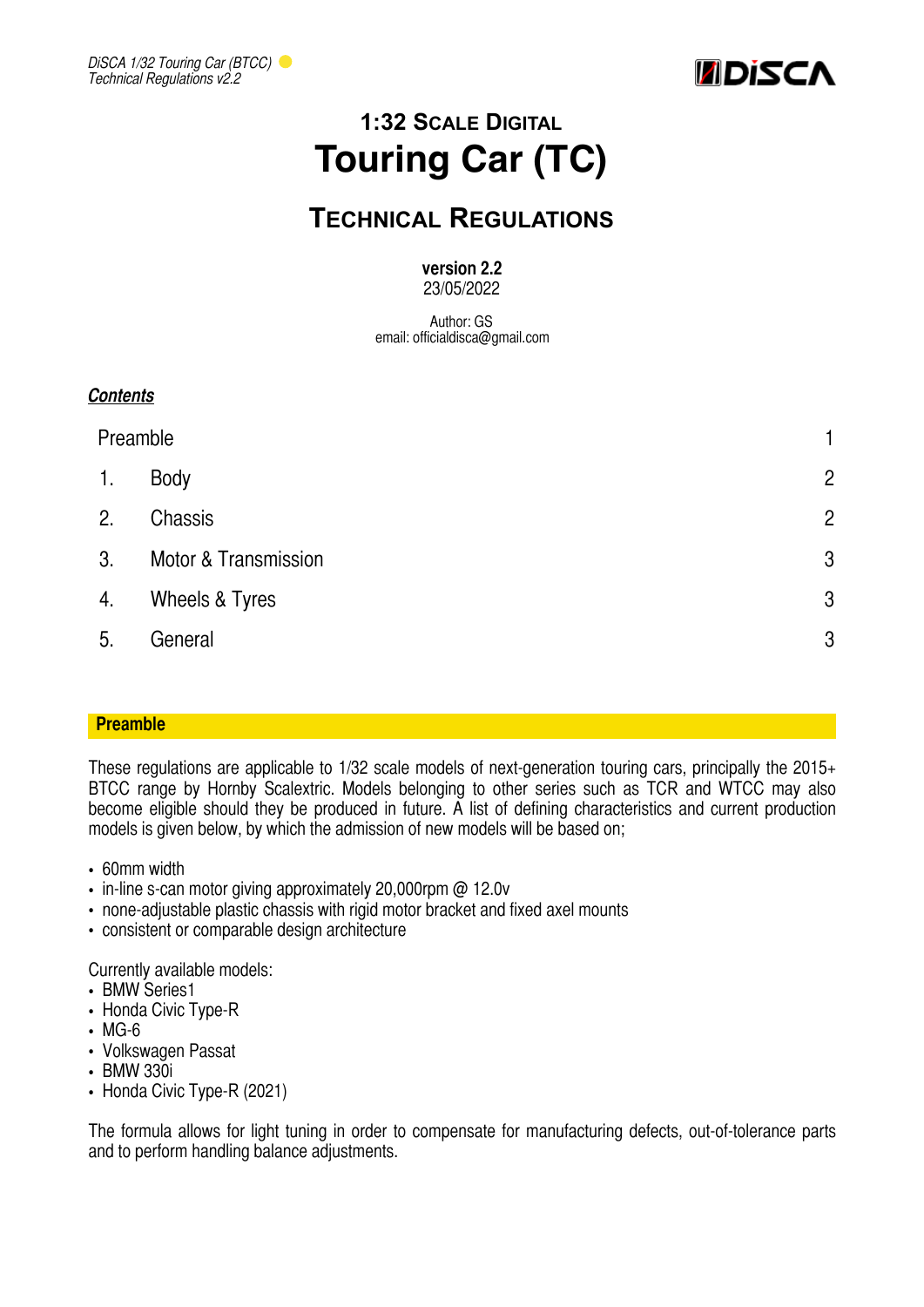

#### <span id="page-1-0"></span>**1. Body**

- **1.1.** The exterior of the body shell must appear original and unmodified from the manufacturer's design when placed on the circuit and viewed from any angle
- **1.2.** Body must be decorated with an authentic racing livery
- **1.3.** For the following models only, the original driver's cockpit may be replaced with a polycarbonate (a.k.a. lexan) copy with clearly defined dash, driver's head, shoulders/bust and steering wheel. **1.3.1.** MG-6
	- **1.3.2.** Volkswagen Passat
	- **1.3.3.** BMW 330i
- **1.4.** The original driver's cockpit may be modified by having excess material removed from the under side. Modifications must not be visible through the windows of the car, or be carried out in a way that makes the chassis and/or components fitted to the chassis visible through the windows of the car. The following clarifications are offered;
	- **1.4.1.** Bearing support legs may be removed
	- **1.4.2.** Ribs beneath seat mouldings may be ground away in order to achieve a 'flat pan'
	- **1.4.3.** Block and mounts beneath parcel shelf may be removed
- **1.5.** All drivers cockpits must be decorated. Unfinished cockpits are illegal
- **1.6.** All drivers cockpits must retain the original roll cage
- **1.7.** All lenses and glass must be present and appear original when placed on the circuit and viewed from any angle
- **1.8.** Spoilers, wings and mirrors must be fitted.
	- **1.8.1.** Rear spoilers must be fitted at all times
	- **1.8.2.** Mirrors must be fitted at the start of the race
	- **1.8.3.** Vulnerable parts may be rubber-mounted. Modifications must be sympathetic to the final appearance of the model
- **1.9.** The minimum allowed mass for the body, excluding screws, is 25.0g
	- **1.9.1.** Any ballast needed to make up the minimum body weight must be placed to the underside of the interior tray beneath the space in which a passenger figure would occupy.

#### <span id="page-1-1"></span>**2. Chassis**

- **2.1.** Chassis must be original equipment, as supplied with the model from the factory
- **2.2.** DPR hatch must be present and fixed with flat-head screw
- **2.3.** The following chassis modifications are allowed;
	- **2.3.1.** Chassis modifications to aid the fitment of digital chip
	- **2.3.2.** DPR hatch may be modified on the top side only for fit and clearances to digital chip and/or associated cabling, connectors and ancillary components.
	- **2.3.3.** Chassis modifications for fit and clearances of components are allowed
	- **2.3.4.** Area directly beneath crown gear may be cut / removed to give clearance for an aftermarket crown gear and/or improved ground clearance
	- **2.3.5.** A hole no bigger than 2.0mm diameter may be drilled for crown gear grub screw access
	- **2.3.6.** Removing material from the chassis for lightening purposes is illegal
	- **2.3.7.** Other non-specified modifications to the chassis are illegal
- **2.4.** The body must be mounted to the chassis using the original fixing locations and methods
- **2.5.** Screws and washers are free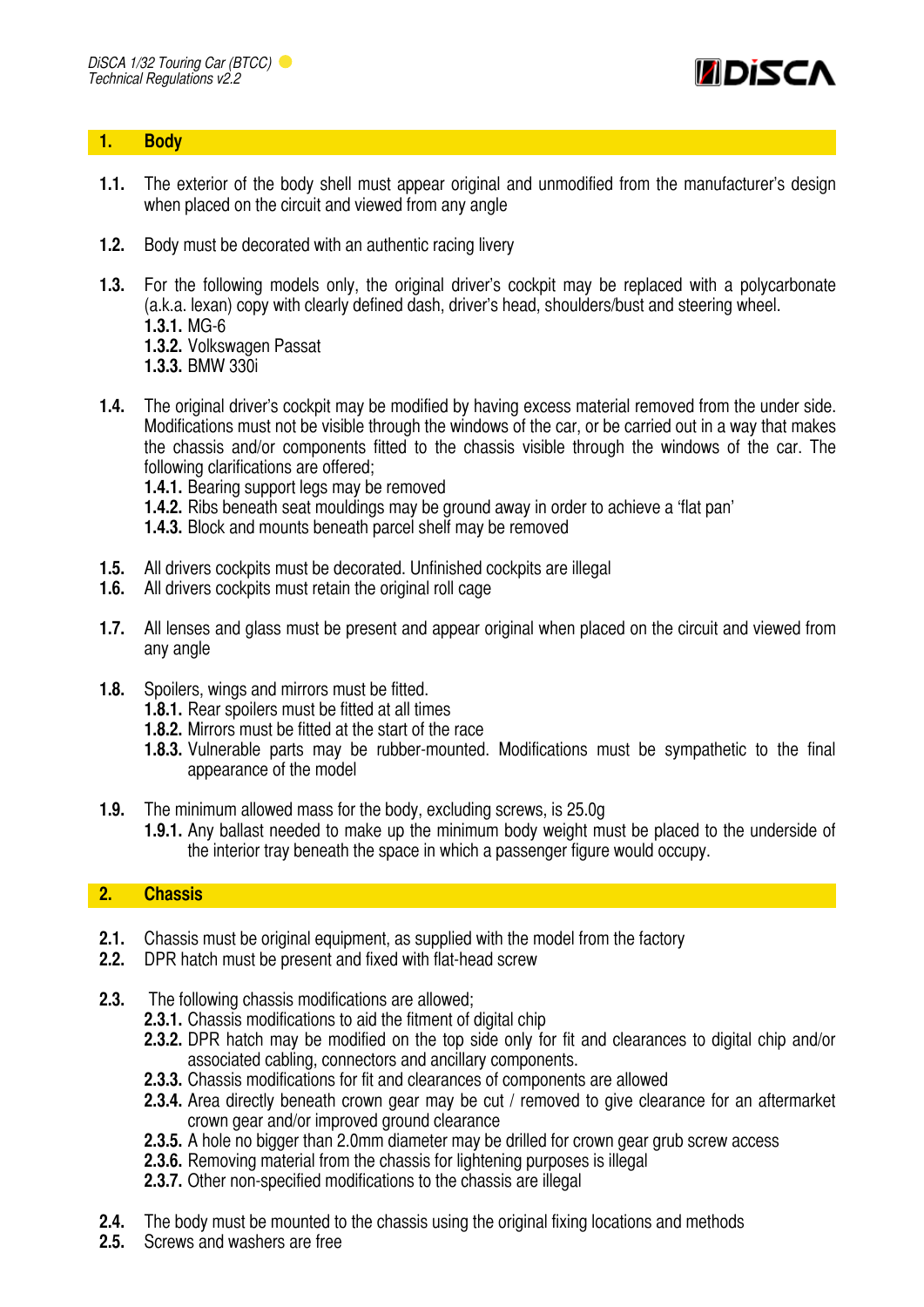

#### <span id="page-2-0"></span>**3. Motor & Transmission**

- **3.1.** Motor must be original S-Can supplied with the car (Hornby Scalextric) approx. 20,000rpm at 12.0v
- **3.2.** Motor cans must be insulated from the circuit rails. Original moulded-in bars are considered sufficient protection
- **3.3.** Any other motor modification is illegal
- **3.4.** Pinion gear must be nine (9) teeth
- **3.5.** Pinion gear must be made from nylon material
- **3.6.** Crown gear must be twenty seven (27) teeth
- **3.7.** Make and type of crown gear is free, but must be a type where the gear mesh is set by the motor shaft and without the use of additional stoppers.
- **3.8.** AWD systems are illegal

#### <span id="page-2-1"></span>**4. Wheels & Tyres**

- **4.1.** Wheels are free, but must have a diameter of 16.5mm (equal to original equipment size)
- **4.2.** Wheels must have a three dimensional spoke pattern. Plastic moulded inserts are acceptable
- **4.3.** Front tyres are free, bust must be rubber. **4.3.1.** Front tyres may be glued or varnished (topcoat), but must not be glued to wheels **4.3.2.** Minimum diameter for front tyres is 19.0mm **4.3.3.** Minimum width for front tyres is 9.0mm
- **4.4.** Rear tyre compound is to be specified by of the race director **4.4.1.** The legality of glueing rear tyres is to be specified by the race director
- **4.5.** The surface of any tyre may be cleaned with tape or lighter petrol only

#### <span id="page-2-2"></span>**5. General**

- **5.1.** Maximum track width is 60.0mm
- **5.2.** Minimum overall mass is 75.0g
- **5.3.** Traction magnets are illegal
- **5.4.** Ballast is allowed, but subject to the following criteria;
	- **5.4.1.** Ballast must not be visible from any view of the car, including when viewed from the bottom
	- **5.4.2.** Ballast must be securely fixed in place at all times
	- **5.4.3.** All ballast must be contained within the boundaries of the chassis
	- **5.4.4.** Ballast may not be used in the manner that it acts as a structural component
	- **5.4.5.** Any ballast in the body must meet the criteria specified in 1.8.1
- **5.5.** Axels are free but must be solid steel
- **5.6.** Axel bearings are free but must be plain centred bushings **5.6.1.** Ball bearings, spherical combination bearings and eccentric (off set) bearings are illegal
- **5.7.** When viewed from above, tyre edges must be contained within the widest point of the wheel arch